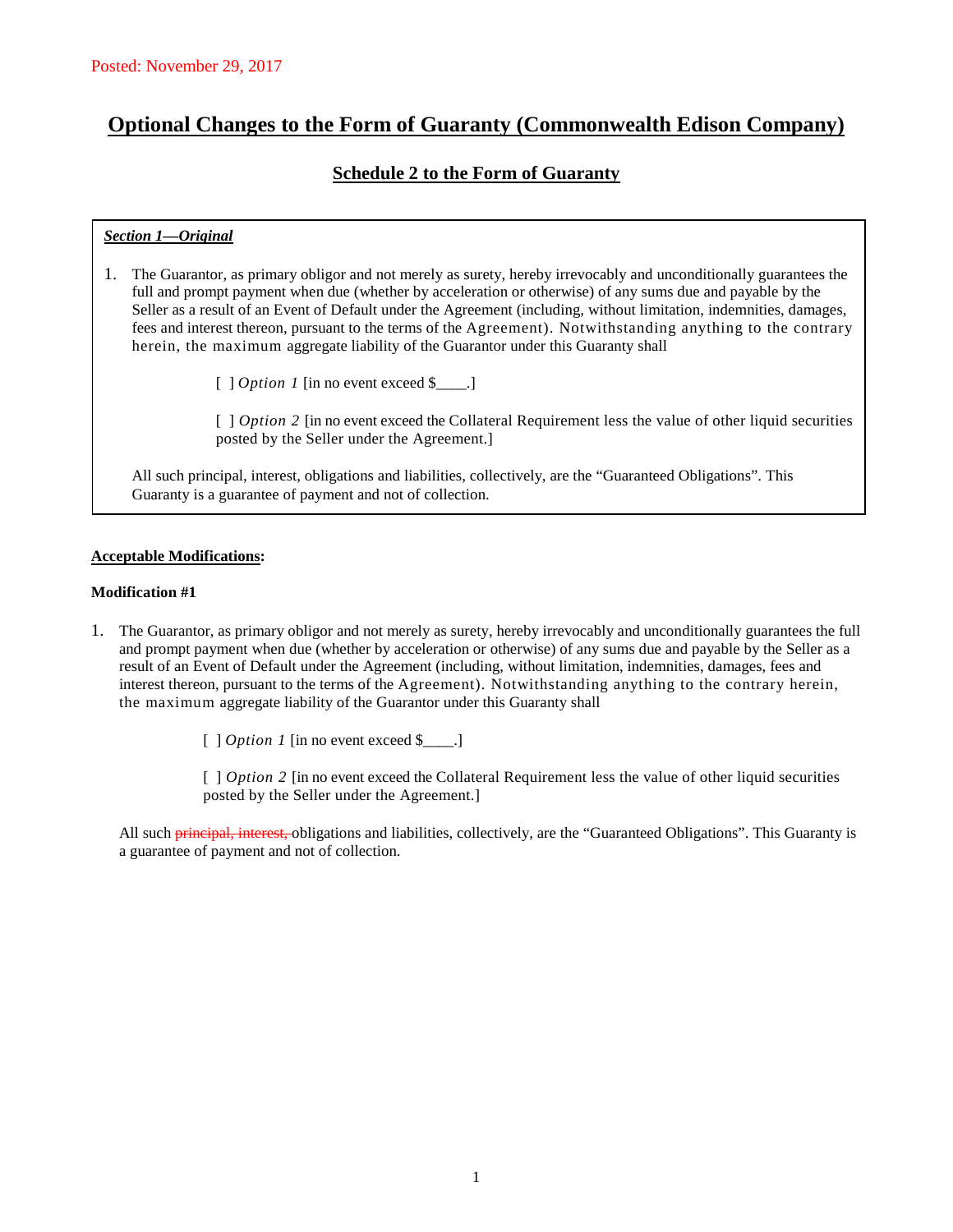#### *Section 4—Original*

4. Subject to the terms and conditions hereof, the obligations of the Guarantor under this Guaranty are absolute, irrevocable and unconditional and, shall not be released, discharged or otherwise affected by: (a) any extension, renewal, settlement, compromise, waiver, consent, discharge or release by the Seller concerning any provision of the Agreement governing any of the Guaranteed Obligations of the Seller; (b) the rendering of any judgment against the Seller or any action to enforce the same; (c) the existence, or extent of, any release, exchange, surrender, non-perfection or invalidity of any direct or indirect security for any of the Guaranteed Obligations; (d) any modification, amendment, waiver, extension of or supplement to the Agreement or the Guaranteed Obligations agreed to from time to time by the Seller and the Guaranteed Party; (e) any change in the corporate existence (including its constitution, laws, rules, regulations or powers), structure or ownership of the Seller or the Guarantor, or any insolvency, bankruptcy, reorganization or other similar proceedings affecting the Seller, its assets or the Guarantor; (f) the existence of any claim, set-off or other rights which the Guarantor may have at any time against the Seller, the Guaranteed Party, whether in connection herewith or in connection with any unrelated transaction; provided that nothing herein shall prevent the assertion of any such claim by separate suit or compulsory counterclaim; and (g) the invalidity, irregularity or unenforceability in whole or in part of the Agreement or any Guaranteed Obligations or any instrument evidencing any Guaranteed Obligations or the absence of any action to enforce the same.

#### **Acceptable Modifications:**

#### **Modification #2**

4. Subject to the terms and conditions hereof, the obligations of the Guarantor under this Guaranty are absolute, irrevocable and unconditional and, shall not be released, discharged or otherwise affected by: (a) any extension, renewal, settlement, compromise, waiver, consent, discharge or release by the Seller concerning any provision of the Agreement governing any of the Guaranteed Obligations of the Seller; (b) the rendering of any judgment against the Seller or any action to enforce the same; (c) the existence, or extent of, any release, exchange, surrender, nonperfection or invalidity of any direct or indirect security for any of the Guaranteed Obligations; (d) any modification, amendment, waiver, extension of or supplement to the Agreement or the Guaranteed Obligations agreed to from time to time by the Seller and the Guaranteed Party; (e) any change in the corporate existence (including its constitution, laws, rules, regulations or powers), structure or ownership of the Seller or the Guarantor, or any insolvency, bankruptcy, reorganization or other similar proceedings affecting the Seller, its assets or the Guarantor; (f) the existence of any claim, set-off or other rights which the Guarantor may have at any time against the Seller, the Guaranteed Party, whether in connection herewith or in connection with any unrelated transaction; provided that nothing herein shall prevent the assertion of any such claim by separate suit or compulsory counterclaim; and (g) the invalidity, irregularity or unenforceability in whole or in part of the Agreement or any Guaranteed Obligations or any instrument evidencing any Guaranteed Obligations or the absence of any action to enforce the same.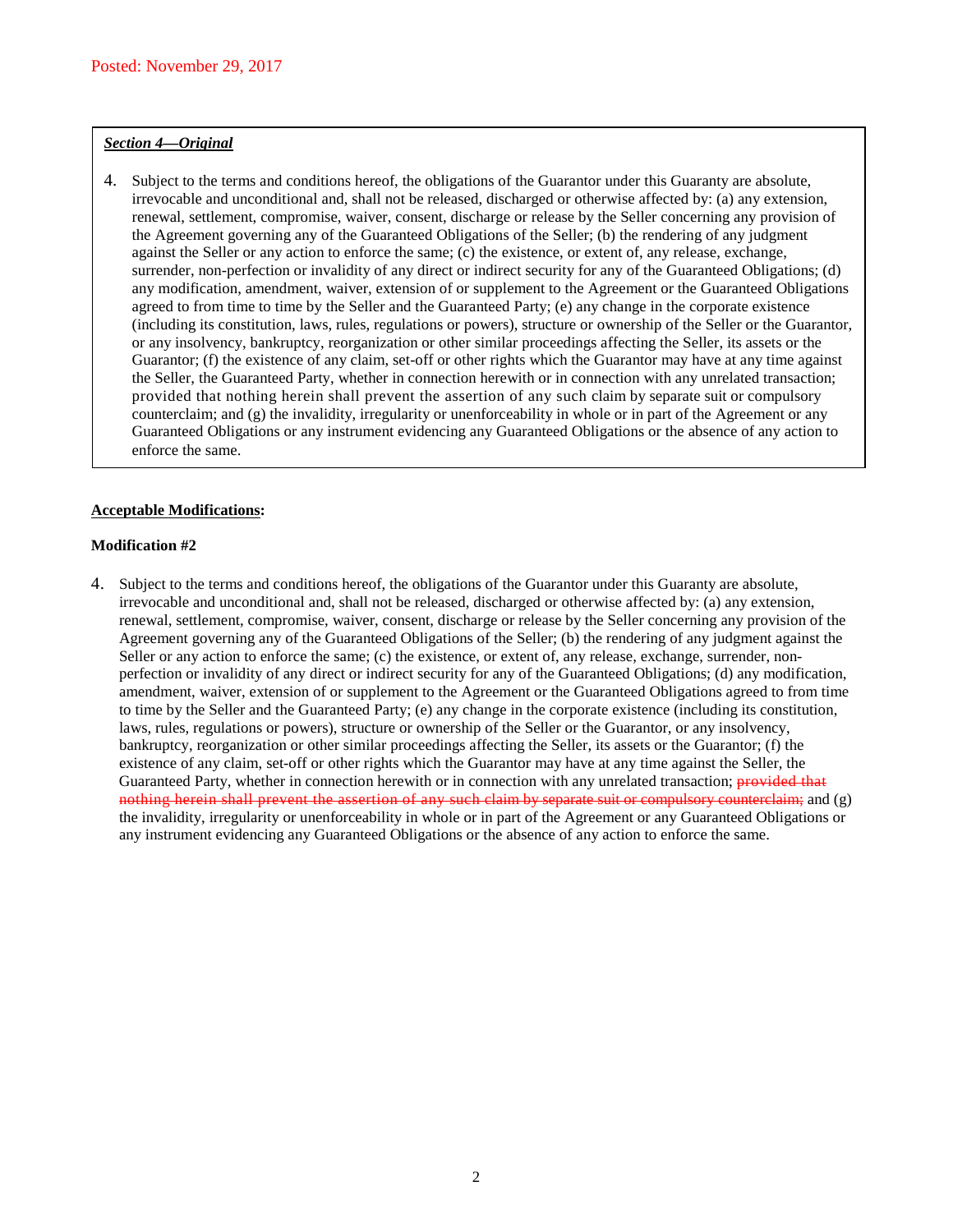## *Section 6—Original*

6. The Guarantor will not exercise any rights, which it may acquire by way of subrogation until all Guaranteed Obligations to the Guaranteed Party pursuant to the Agreement have been paid in full.

#### **Acceptable Modifications:**

#### **Modification #3**

6. The Guarantor will not exercise any shall be subrogated to all rights, which it may acquire by way of subrogation until the Guaranteed Party against Seller upon payment or satisfaction of all Guaranteed Obligations owing to the Guaranteed Party pursuant to the Agreement have been paid in full.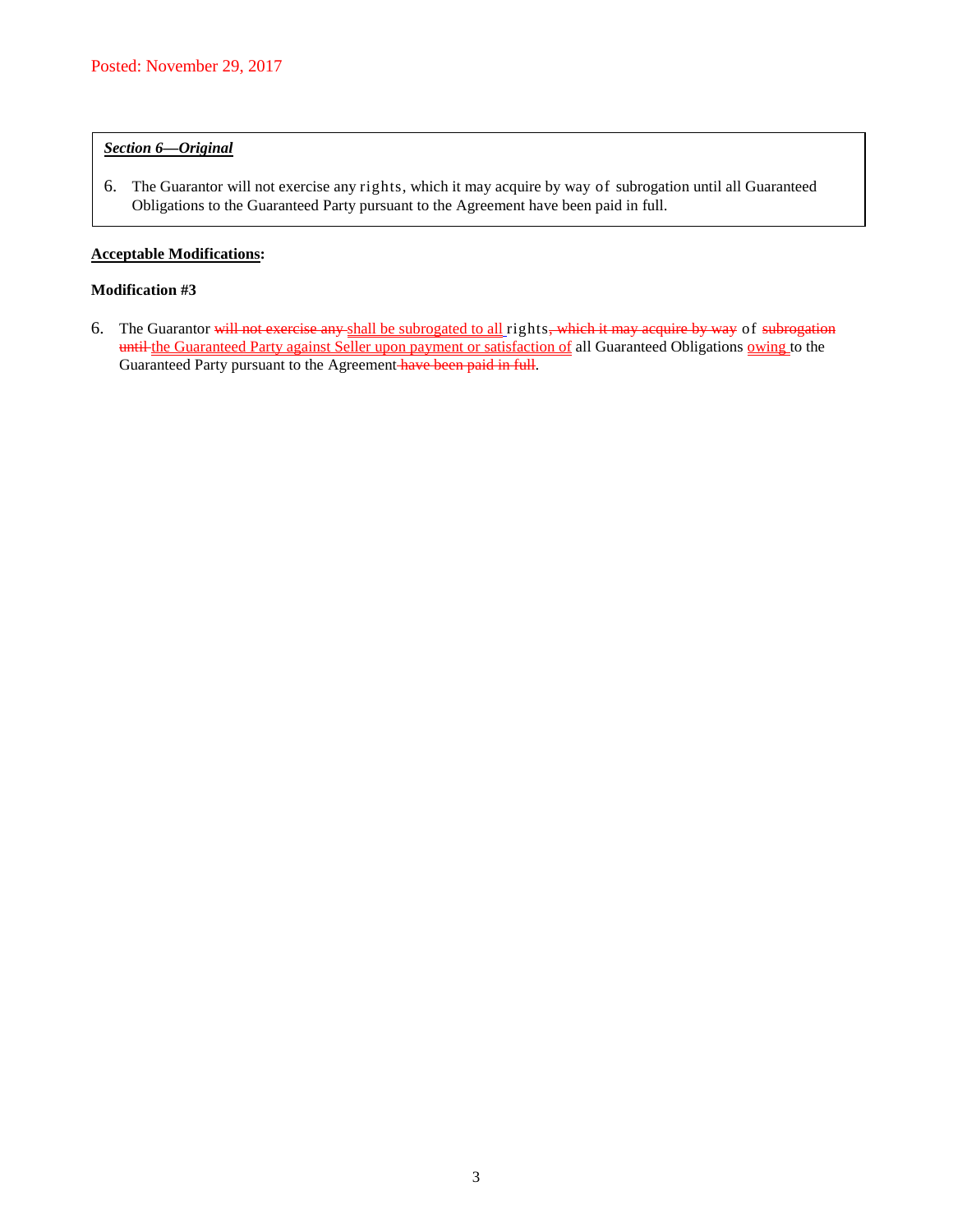#### *Section 7—Original*

7. Subject to the terms and conditions hereof, this Guaranty is a continuing Guaranty and all liabilities to which it applies or may apply under the terms hereof shall be conclusively presumed to have been created in reliance hereon. Except for a failure to comply with any applicable statute of limitations, no failure or delay on the part of the Guaranteed Party in exercising any right, power or privilege hereunder, and no course of dealing between the Guarantor and the Guaranteed Party, shall operate as a waiver thereof; nor shall any single or partial exercise of any right, power or privilege hereunder preclude any other or further exercise thereof or the exercise of any other right, power or privilege. The rights, powers and remedies herein expressly provided are cumulative and not exclusive of any rights, powers or remedies, which the Guaranteed Party would otherwise have. No notice to or demand on the Guarantor in any case shall entitle the Guarantor to any other or further notice or demand in similar or other circumstances or constitute a waiver of the rights of the Guaranteed Party to any other or further action in any circumstances without notice or demand.

#### **Acceptable Modifications:**

#### **Modification #4**

7. Subject to the terms and conditions hereof, this Guaranty is a continuing Guaranty and all liabilities to which it applies or may apply under the terms hereof shall be conclusively presumed to have been created in reliance hereon. Except for a failure to comply with any applicable statute of limitations, no failure or delay on the part of the Guaranteed Party in exercising any right, power or privilege hereunder, and no course of dealing between the Guarantor and the Guaranteed Party, shall operate as a waiver thereof; nor shall any single or partial exercise of any right, power or privilege hereunder preclude any other or further exercise thereof or the exercise of any other right, power or privilege. The rights, powers and remedies herein expressly provided are cumulative and not exclusive of any rights, powers or remedies, which the Guaranteed Party would otherwise have. Except as set forth in this Guaranty, nNo notice to or demand on the Guarantor in any case shall entitle the Guarantor to any other or further notice or demand in similar or other circumstances or constitute a waiver of the rights of the Guaranteed Party to any other or further action in any circumstances without notice or demand.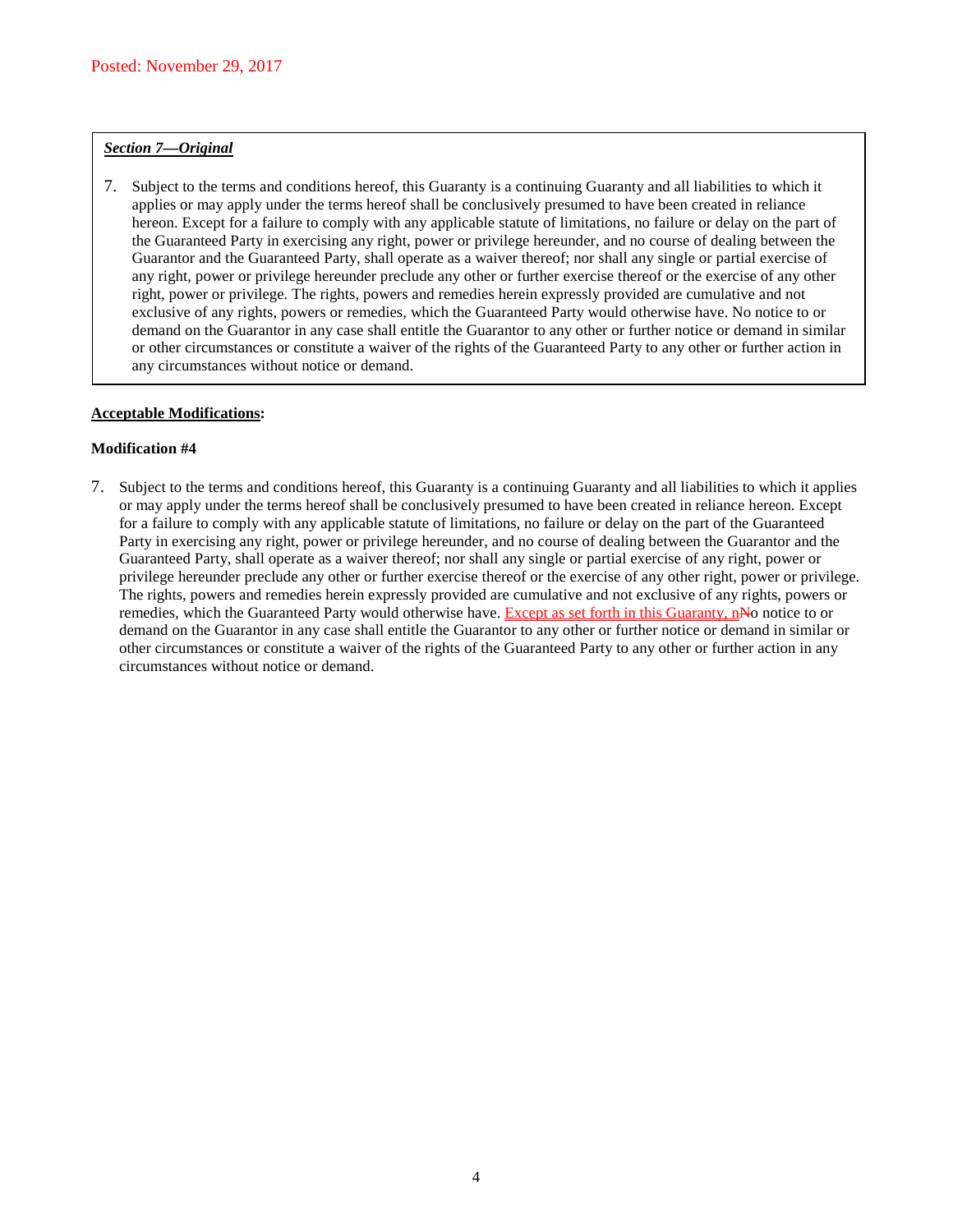#### *Section 8—Original*

8. This Guaranty shall be binding upon the Guarantor and upon its successors and assigns and shall inure to the benefit of and be enforceable by the Guaranteed Party and its successors and assigns; provided, however, that the Guarantor may not assign or transfer any of its rights or obligations hereunder without the prior written consent of the Guaranteed Party, which consent shall not be unreasonably withheld or delayed; and provided further that the Guarantor may, without the prior written consent of the Guaranteed Party, assign all of its rights and obligations under this Guaranty to an entity that has succeeded to the Guarantor by merger or by purchase of all or substantially all of the assets of the Guarantor and, in either case, has expressly assumed in writing all of the obligations of the Guarantor under this Guaranty. The assignment rights of the Guaranteed Party will be in accordance with any applicable terms of the Agreement.

## **Acceptable Modifications:**

#### **Modification #5**

8. This Guaranty shall be binding upon the Guarantor and upon its successors and permitted assigns and shall inure to the benefit of and be enforceable by the Guaranteed Party and its successors and **permitted** assigns; provided, however, that the Guarantor may not assign or transfer any of its rights or obligations hereunder without the prior written consent of the Guaranteed Party, which consent shall not be unreasonably withheld or delayed; and provided further that the Guarantor may, without the prior written consent of the Guaranteed Party, assign all of its rights and obligations under this Guaranty to an entity that has succeeded to the Guarantor by merger or by purchase of all or substantially all of the assets of the Guarantor and, in either case, has expressly assumed in writing all of the obligations of the Guarantor under this Guaranty. The assignment rights of the Guaranteed Party will be in accordance with any applicable terms of the Agreement.

#### **Modification #6**

8. This Guaranty shall be binding upon the Guarantor and upon its successors and assigns and shall inure to the benefit of and be enforceable by the Guaranteed Party and its successors and assigns; provided, however, that the Guarantor may not assign or transfer any of its rights or obligations hereunder without the prior written consent of the Guaranteed Party, which consent shall not be unreasonably withheld, conditioned or delayed; and provided further that the Guarantor may, without the prior written consent of the Guaranteed Party, assign all of its rights and obligations under this Guaranty to an entity that has succeeded to the Guarantor by merger or by purchase of all or substantially all of the assets of the Guarantor and, in either case, has expressly assumed in writing all of the obligations of the Guarantor under this Guaranty. The assignment rights of the Guaranteed Party will be in accordance with any applicable terms of the Agreement.

#### **Modification #7**

8. This Guaranty shall be binding upon the Guarantor and upon its successors and assigns and shall inure to the benefit of and be enforceable by the Guaranteed Party and its successors and assigns; provided, however, that the Guarantor may not assign or transfer any of its rights or obligations hereunder without the prior written consent of the Guaranteed Party, which consent shall not be unreasonably withheld or delayed; *[NOTE: The bidder has the option to accept the succeeding modification independent of the preceding modification but may not accept the preceding modification independent of the succeeding modification.]* and provided further that the Guarantor may, without the prior written consent of the Guaranteed Party, assign all of its rights and obligations under this Guaranty to an entity that has succeeded to the Guarantor by merger or by purchase of all or substantially all of the assets of the Guarantor and, in either case, has expressly assumed in writing all of the obligations of the Guarantor under this Guaranty. The assignment rights of the Guaranteed Party will be in accordance with any applicable terms of the Agreement.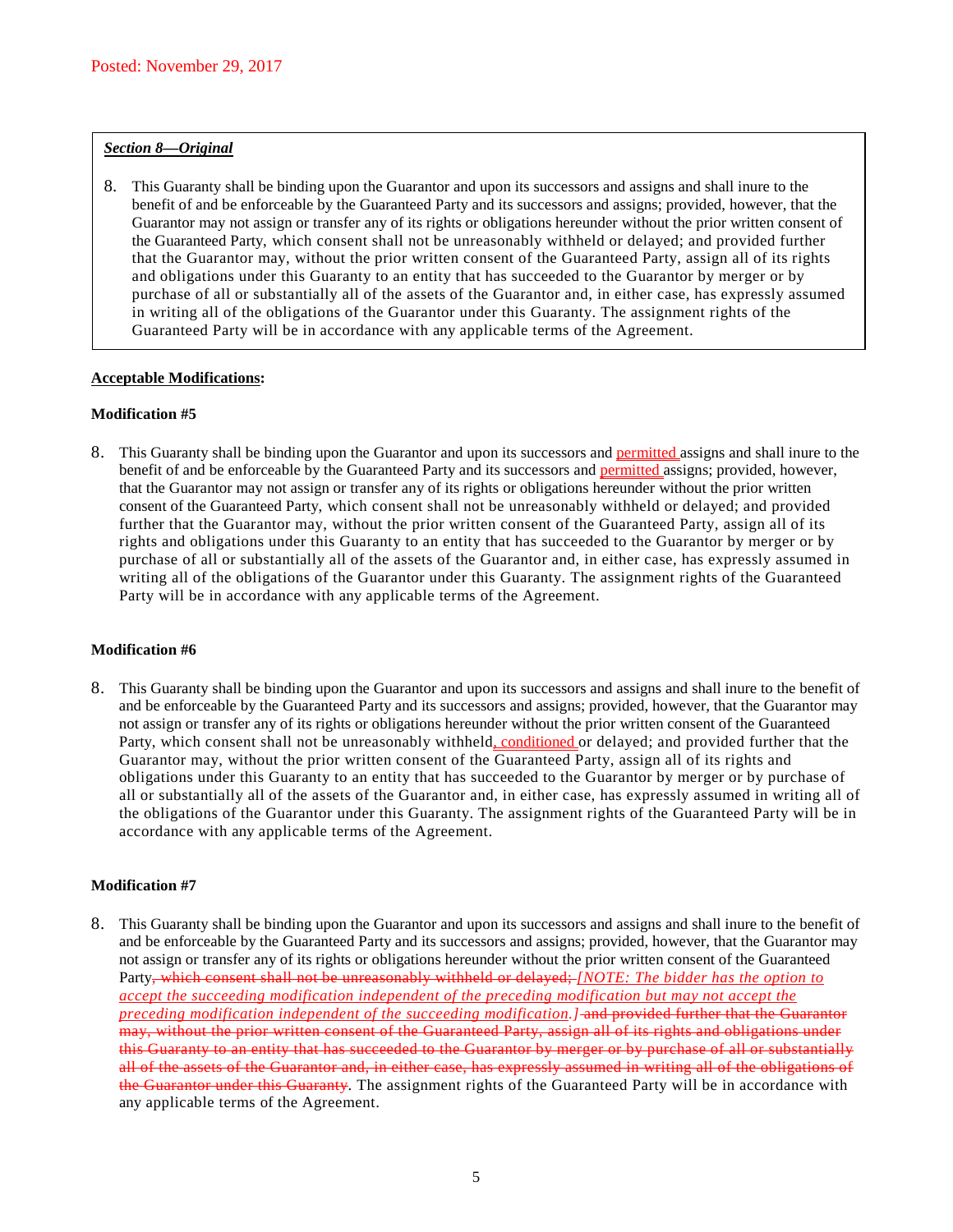## **Modification #8**

8. This Guaranty shall be binding upon the Guarantor and upon its successors and assigns and shall inure to the benefit of and be enforceable by the Guaranteed Party and its successors and assigns; provided, however, that the Guarantor may not assign or transfer any of its rights or obligations hereunder without the prior written consent of the Guaranteed Party, which consent shall not be unreasonably withheld or delayed; and provided further that the Guarantor may, without the prior written consent of the Guaranteed Party, assign all of its rights and obligations under this Guaranty to an entity that has succeeded to the Guarantor by merger or by purchase of all or substantially all of the assets of the Guarantor and, in either case, has expressly assumed in writing all of the obligations of the Guarantor under this Guaranty. The assignment rights of the Guaranteed Party will be in accordance with anythe applicable assignment terms of under the Agreement.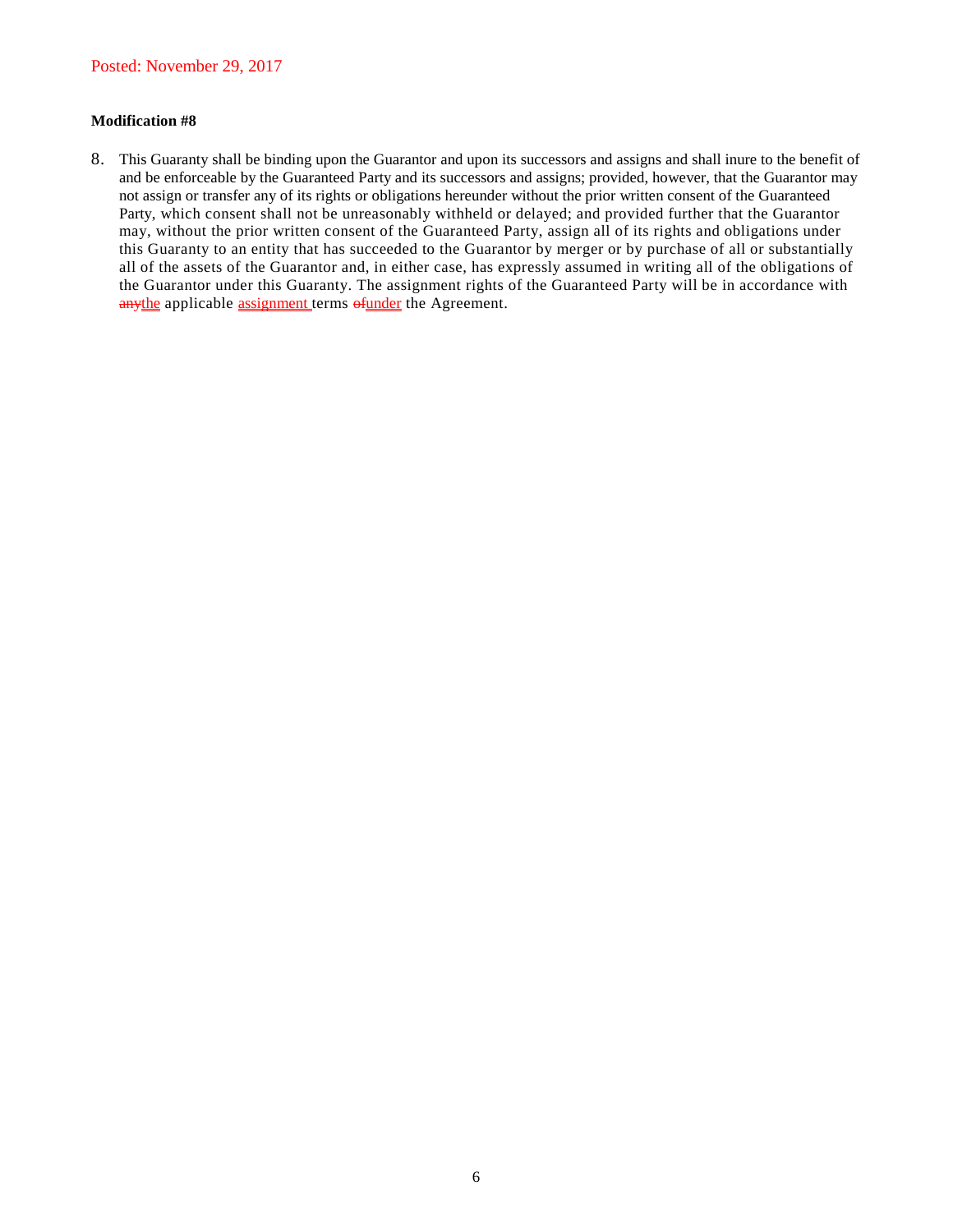## *Section 9—Original*

9. Other than as provided in this Guaranty, neither this Guaranty nor any provision hereof may be changed, waived, discharged or terminated except upon written agreement of the Guaranteed Party and the Guarantor.

## **Acceptable Modifications:**

#### **Modification #9**

9. Other than as provided in this Guaranty, nNeither this Guaranty nor any provision hereof may be changed, waived, discharged or terminated except upon written agreement of the Guaranteed Party and the Guarantor.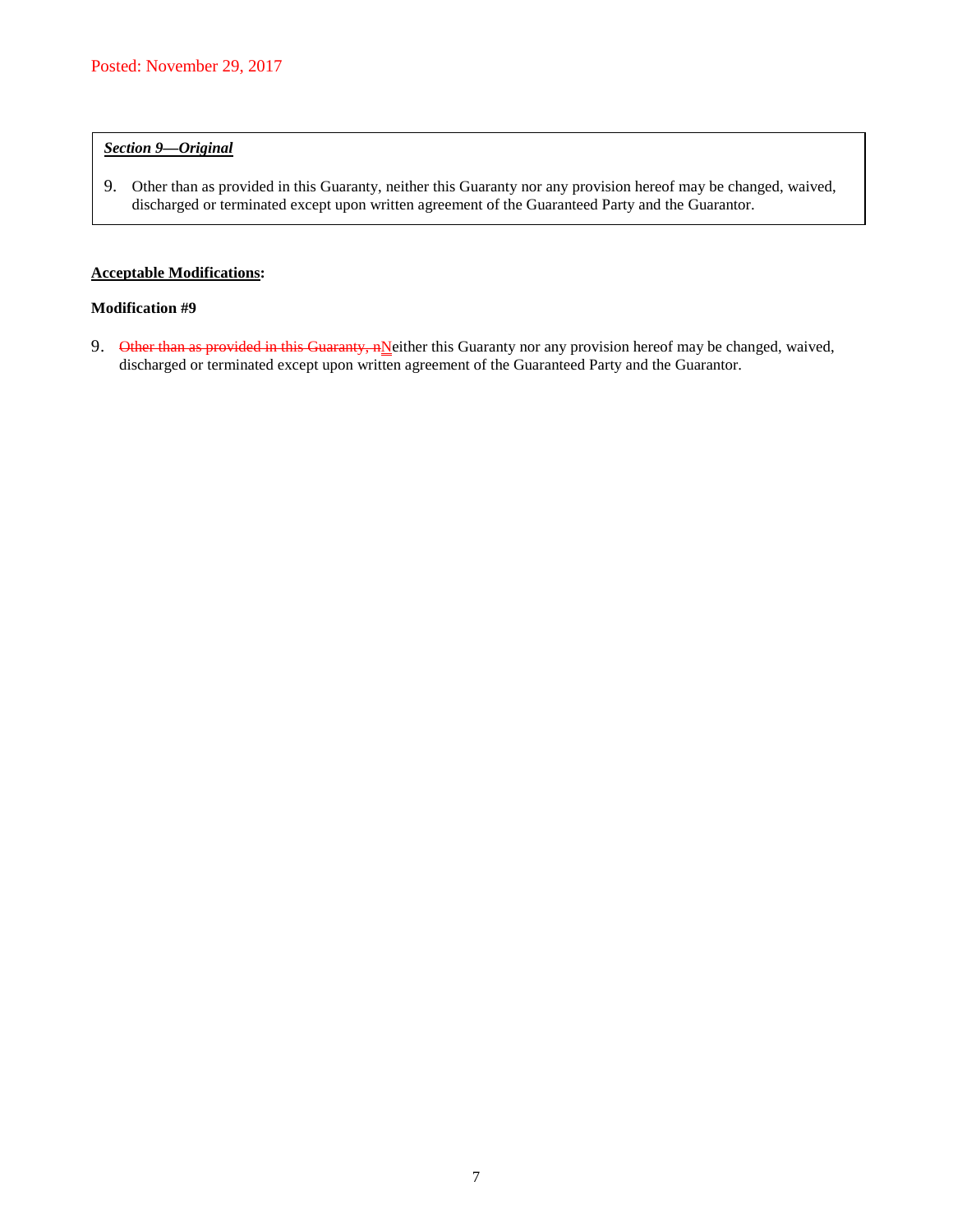#### *Section 11—Original*

11. Subject to Paragraph 10, this Guaranty shall remain in full force and effect until all Guaranteed Obligations have been fully and finally paid, at which point it will expire. The Guarantor may terminate this Guaranty upon thirty (30) days prior written notice to the Guaranteed Party which termination shall be effective only upon receipt by the Guaranteed Party of alternative means of security or credit support, as specified in the Agreement and in a form reasonably acceptable to the Guaranteed Party. Upon the effectiveness of any such expiration or termination, the Guarantor shall have no further liability under this Guaranty, except with respect to the Guaranteed Obligations arising or created prior to the time the expiration or termination is effective, which Guaranteed Obligations shall remain guaranteed pursuant to the terms of this Guaranty until finally and fully paid.

## **Acceptable Modifications:**

#### **Modification #10**

11. Subject to Paragraph 10, this Guaranty shall remain in full force and effect until the earlier of (a) all Guaranteed Obligations have been fully and finally paid, at which point it will expire and (b) 30 [Term of Obligations have been fully and finally paid, at which point it will expire and (b) \_\_\_\_\_\_\_\_ *underlying agreement plus 12 months]*. The Guarantor may terminate this Guaranty upon thirty (30) days prior written notice to the Guaranteed Party which termination shall be effective only upon receipt by the Guaranteed Party of alternative means of security or credit support, as specified in the Agreement and in a form reasonably acceptable to the Guaranteed Party. Upon the effectiveness of any such expiration or termination, the Guarantor shall have no further liability under this Guaranty, except with respect to the Guaranteed Obligations arising or created prior to the time the expiration or termination is effective, which Guaranteed Obligations shall remain guaranteed pursuant to the terms of this Guaranty until finally and fully paid.

#### **Modification #11**

11. Subject to Paragraph 10, this Guaranty shall remain in full force and effect until all Guaranteed Obligations have been fully and finally paid, at which point it will expire. Notwithstanding the aforementioned irrevocability of this Guaranty, t<sub>T</sub>he Guarantor may terminate this Guaranty upon thirty (30) days prior written notice to the Guaranteed Party which termination shall be effective only upon receipt by the Guaranteed Party of alternative means of security or credit support, as specified in the Agreement and in a form reasonably acceptable to the Guaranteed Party. Upon the effectiveness of any such expiration or termination, the Guarantor shall have no further liability under this Guaranty, except with respect to the Guaranteed Obligations arising or created prior to the time the expiration or termination is effective, which Guaranteed Obligations shall remain guaranteed pursuant to the terms of this Guaranty until finally and fully paid.

#### **Modification #12**

11. Subject to Paragraph 10, this Guaranty shall remain in full force and effect until all Guaranteed Obligations have been fully and finally paid, at which point it will expire, The Guarantor may terminate this Guaranty upon thirty (30) days prior written notice to the Guaranteed Party which termination shall be effective only upon receipt by the Guaranteed Party of alternative means of security or credit support, as specified if required in the Agreement and in a form reasonably acceptable to the Guaranteed Party. Upon the effectiveness of any such expiration or termination, the Guarantor shall have no further liability under this Guaranty, except with respect to the Guaranteed Obligations arising or created prior to the time the expiration or termination is effective, which Guaranteed Obligations shall remain guaranteed pursuant to the terms of this Guaranty until finally and fully paid.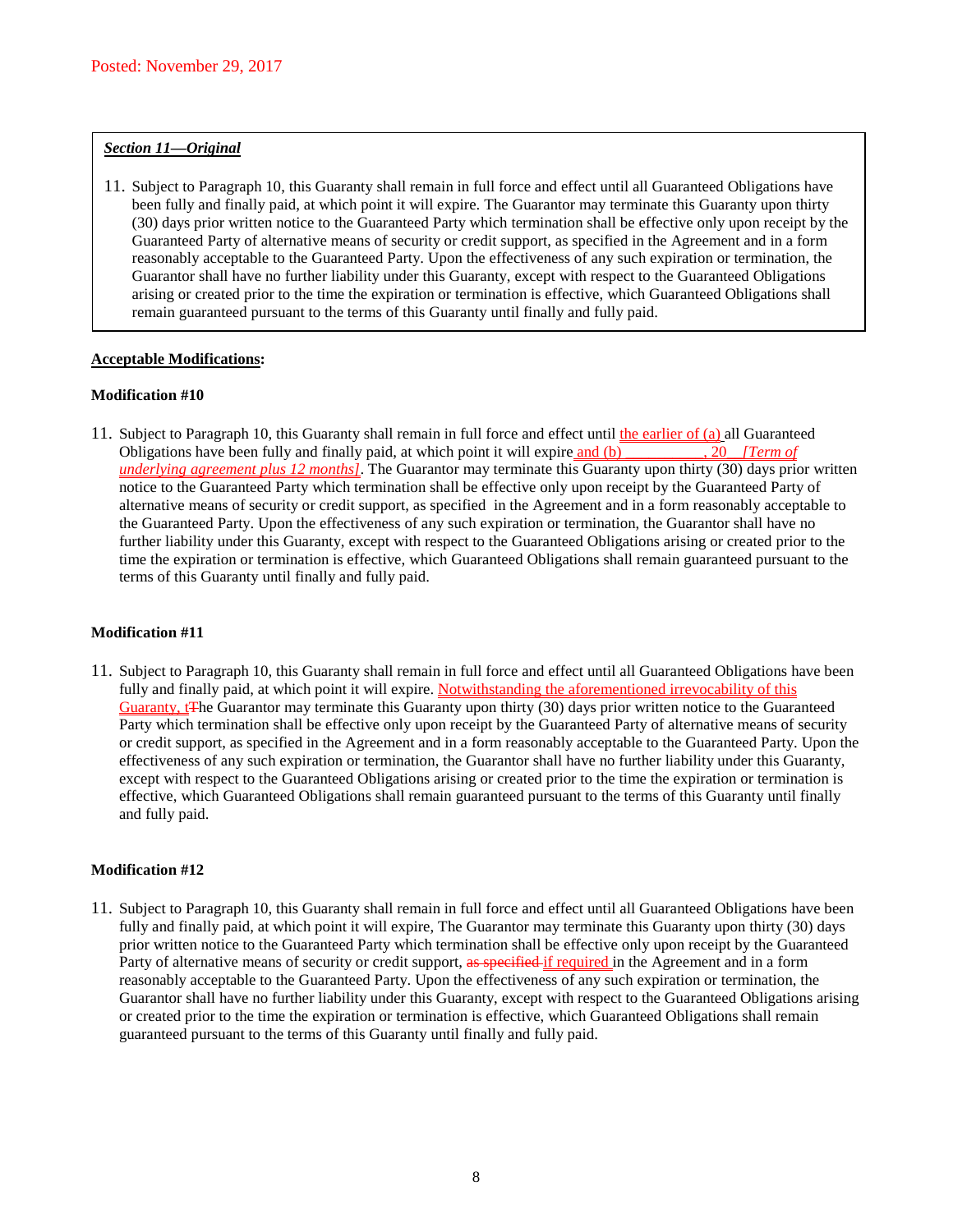#### *Section 12—Original*

12. All notices and other communications hereunder shall be made at the addresses by hand delivery, by next day delivery service effective upon receipt, or by certified mail return receipt requested (effective upon scheduled weekday delivery day) or telefacsimile (effective upon receipt of evidence, including telefacsimile evidence, that telefacsimile was received)

#### **Acceptable Modifications:**

#### **Modification #13**

12. All notices and other communications hereunder shall be made at the addresses by hand delivery, by next day delivery service effective upon receipt, or by certified mail return receipt requested (effective upon scheduled weekday delivery day) or telefacsimile (effective upon receipt of evidence, including telefacsimile evidence, that telefacsimile was received)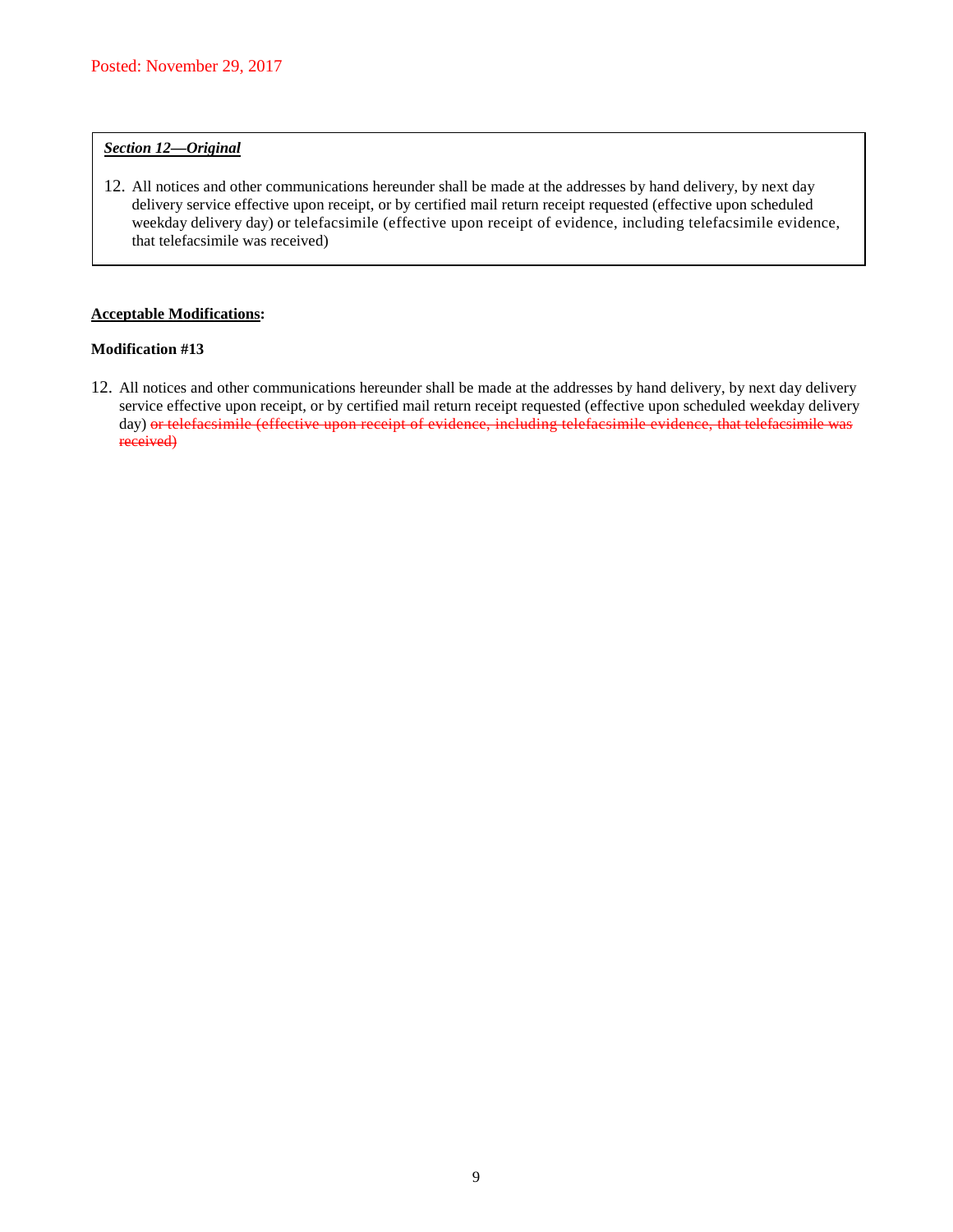#### *Section 13—Original*

13. The Guarantor represents and warrants that: (a) it is duly organized and validly existing under the laws of the jurisdiction in which it was organized and has the power and authority to execute, deliver, and perform this Guaranty; (b) no authorization, approval, consent or order of, or registration or filing with, any court or other governmental body having jurisdiction over the Guarantor is required on the part of the Guarantor for the execution, delivery and performance of this Guaranty except for those already made or obtained; (c) this Guaranty constitutes a valid and legally binding agreement of the Guarantor, and is enforceable against the Guarantor, except as such enforceability may be limited by bankruptcy, insolvency, receivership and other similar laws affecting the rights of creditors generally, or by general principles of equity; and (d) the execution, delivery and performance of this Guaranty by the Guarantor have been and remain duly authorized by all necessary corporate or comparable action and do not contravene any provision of its [insert appropriate corporate organizational] document, such as Declaration of Trust, Limited Liability Company Agreement, Articles of Incorporation and bylaws, Certificate of Incorporation or by-laws, constitutional documents] or any law, regulation or contractual restriction binding on it or its assets.

#### **Acceptable Modifications:**

#### **Modification #14**

13. The Guarantor represents and warrants that: (a) it is duly organized and validly existing under the laws of the jurisdiction in which it was organized and has the power and authority to execute, deliver, and perform this Guaranty; (b) no authorization, approval, consent or order of, or registration or filing with, any court or other governmental body having jurisdiction over the Guarantor is required on the part of the Guarantor for the execution, delivery and performance of this Guaranty except for those already made or obtained; (c) this Guaranty constitutes a valid and legally binding agreement of the Guarantor, and is enforceable against the Guarantor, except as such enforceability may be limited by bankruptcy, insolvency, receivership and other similar laws affecting the rights of creditors generally, or by general principles of equity; and (d) the execution, delivery and performance of this Guaranty by the Guarantor have been and remain duly authorized by all necessary corporate or comparable action and do not contravene any provision of its [insert appropriate corporate organizational document, such as Declaration of Trust, Limited Liability Company Agreement, Articles of Incorporation and by-laws, Certificate of Incorporation or by-laws, constitutional documents] or any law, regulation or contractual restriction binding on it or its assets.

#### **Modification #15**

13. The Guarantor represents and warrants that: (a) it is duly organized and validly existing under the laws of the jurisdiction in which it was organized and has the power and authority to execute, deliver, and perform this Guaranty; (b) no authorization, approval, consent or order of, or registration or filing with, any court or other governmental body having jurisdiction over the Guarantor is required on the part of the Guarantor for the execution, delivery and performance of this Guaranty except for those already made or obtained; (c) this Guaranty constitutes a valid and legally binding agreement of the Guarantor, and is enforceable against the Guarantor, except as such enforceability may be limited by bankruptcy, insolvency, receivership and other similar laws affecting the rights of creditors generally, or by general principles of equity; and (d) the execution, delivery and performance of this Guaranty by the Guarantor have been and remain duly authorized by all necessary corporate or comparable action and do not contravene any provision of its *i***idle** [insert appropriate corporate organizational document, such as Declaration of Trust, Limited Liability Company Agreement, Articles of Incorporation and by-laws, Certificate of Incorporation or by-laws, constitutional documents] or any law, regulation or contractual restriction binding on it or its assets.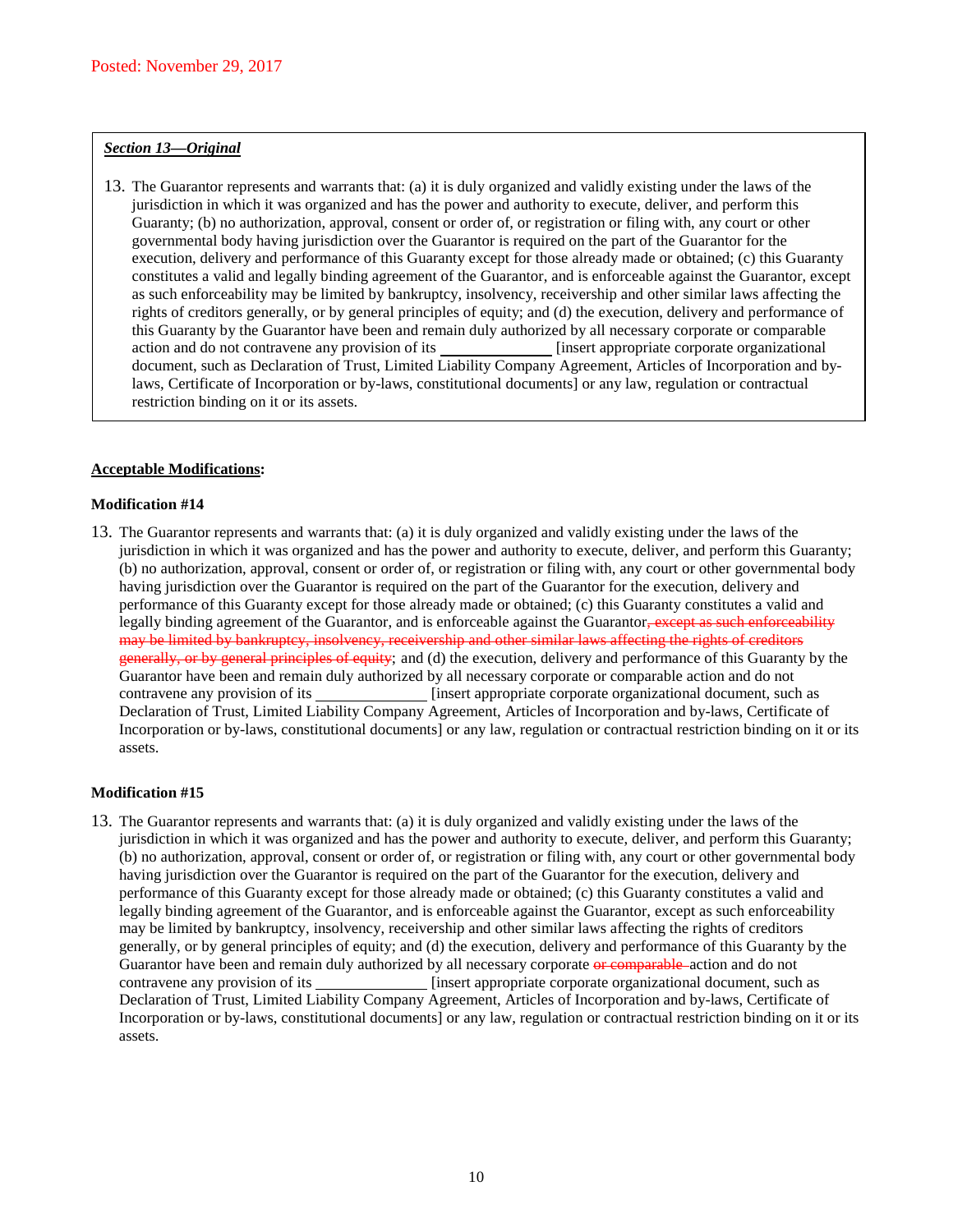#### *Section 14—Original*

14. This Guaranty and the rights and obligations of the Seller and the Guarantor hereunder shall be construed in accordance with and governed by the laws of the State of Illinois (without regard to conflict of law principles that would require the application of the substantive law of any other jurisdiction). The Guarantor and Guaranteed Party jointly and severally agree and irrevocably submit to the exclusive jurisdiction of state and federal courts located in the State of Illinois over any disputes arising or relating to this Guaranty and waive and agree not to assert as a defense any objections to venue or inconvenient forum. The Guarantor and the Guaranteed Party consent to and grant any such court jurisdiction over the person of such party and over the subject matter of such dispute and agree that summons or other legal process in connection with any such action or proceeding shall be deemed properly and effectively served when sent by certified U.S. mail, return receipt requested, to the address of the other party set forth in Paragraph 12 hereof, or in such other manner as may be permitted by law. The Guarantor and the Guaranteed Party each hereby irrevocably waives any and all rights to trial by jury with respect to any legal proceeding arising out of or relating to this Guaranty.

#### **Acceptable Modifications:**

#### **Modification #16**

14. This Guaranty and the rights and obligations of the Seller and the Guarantor hereunder shall be construed in accordance with and governed by the laws of the State of Hinois-New York (without regard to conflict of law principles that would require the application of the substantive law of any other jurisdiction). The Guarantor and Guaranteed Party jointly and severally agree and irrevocably submit to the exclusive jurisdiction of state and federal courts located in the State of Illinois over any disputes arising or relating to this Guaranty and waive and agree not to assert as a defense any objections to venue or inconvenient forum. The Guarantor and the Guaranteed Party consent to and grant any such court jurisdiction over the person of such party and over the subject matter of such dispute and agree that summons or other legal process in connection with any such action or proceeding shall be deemed properly and effectively served when sent by certified U.S. mail, return receipt requested, to the address of the other party set forth in Paragraph 12 hereof, or in such other manner as may be permitted by law. The Guarantor and the Guaranteed Party each hereby irrevocably waives any and all rights to trial by jury with respect to any legal proceeding arising out of or relating to this Guaranty.

#### **Modification #17**

14. This Guaranty and the rights and obligations of the Seller and the Guarantor hereunder shall be construed in accordance with and governed by the laws of the State of Hinois-New York (without regard to conflict of law principles that would require the application of the substantive law of any other jurisdiction principles of conflicts of law thereunder (other than Section 5-1401 and 5-1402 of the New York General Obligations Law). The Guarantor and Guaranteed Party jointly and severally agree and irrevocably submit to the exclusive jurisdiction of state and federal courts located in the State of Illinois over any disputes arising or relating to this Guaranty and waive and agree not to assert as a defense any objections to venue or inconvenient forum. The Guarantor and the Guaranteed Party consent to and grant any such court jurisdiction over the person of such party and over the subject matter of such dispute and agree that summons or other legal process in connection with any such action or proceeding shall be deemed properly and effectively served when sent by certified U.S. mail, return receipt requested, to the address of the other party set forth in Paragraph 12 hereof, or in such other manner as may be permitted by law. The Guarantor and the Guaranteed Party each hereby irrevocably waives any and all rights to trial by jury with respect to any legal proceeding arising out of or relating to this Guaranty.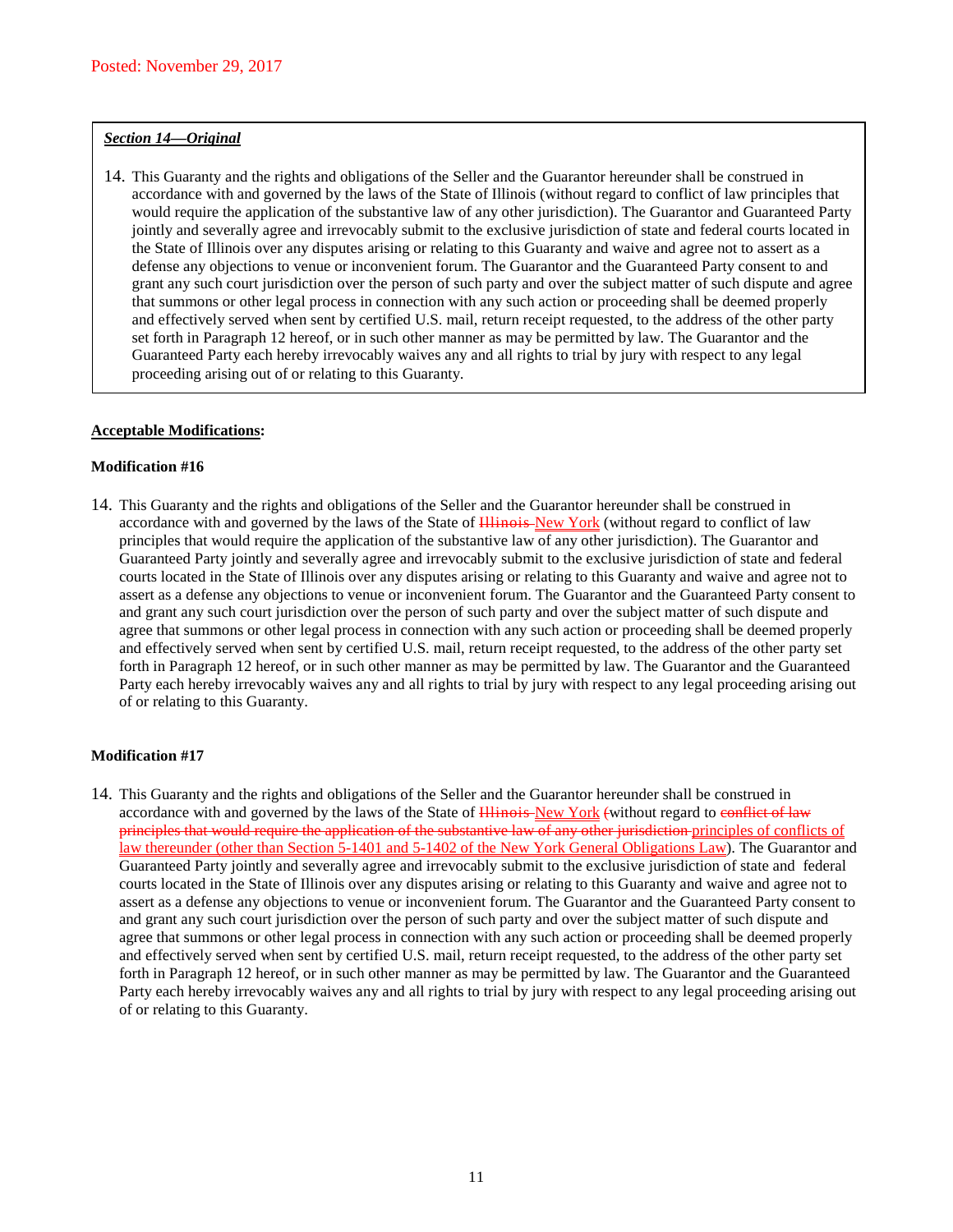#### **Modification #18**

14. This Guaranty and the rights and obligations of the Seller and the Guarantor hereunder shall be construed in accordance with and governed by the laws of the State of Illinois (without regard to conflict of law principles that would require the application of the substantive law of any other jurisdiction. The Guarantor and Guaranteed Party jointly and severally agree and irrevocably submit to the exclusive jurisdiction of state and the federal courts located in the State of Illinois over any disputes arising or relating to this Guaranty and waive and agree not to assert as a defense any objections to venue or inconvenient forum. The Guarantor and the Guaranteed Party consent to and grant any such court jurisdiction over the person of such party and over the subject matter of such dispute and agree that summons or other legal process in connection with any such action or proceeding shall be deemed properly and effectively served when sent by certified U.S. mail, return receipt requested, to the address of the other party set forth in Paragraph 12 hereof, or in such other manner as may be permitted by law. The Guarantor and the Guaranteed Party each hereby irrevocably waives any and all rights to trial by jury with respect to any legal proceeding arising out of or relating to this Guaranty.

#### **Modification #19**

14. This Guaranty and the rights and obligations of the Seller and the Guarantor hereunder shall be construed in accordance with and governed by the laws of the State of Illinois (without regard to conflict of law principles that would require the application of the substantive law of any other jurisdiction. The Guarantor and Guaranteed Party jointly and severally agree and irrevocably submit to the exclusive jurisdiction of state and federal courts located in the State of Illinois over any disputes arising or relating to this Guaranty and waive and agree not to assert as a defense any objections to venue or inconvenient forum. The Guarantor and the Guaranteed Party consent to and grant any such court jurisdiction over the person of such party and over the subject matter of such dispute and agree that summons or other legal process in connection with any such action or proceeding shall be deemed properly and effectively served when sent by <u>overnight courier, or</u> certified U.S. mail, return receipt requested, to the address of the other party set forth in Paragraph 12 hereof, or in such other manner as may be permitted by law. The Guarantor and the Guaranteed Party each hereby irrevocably waives any and all rights to trial by jury with respect to any legal proceeding arising out of or relating to this Guaranty.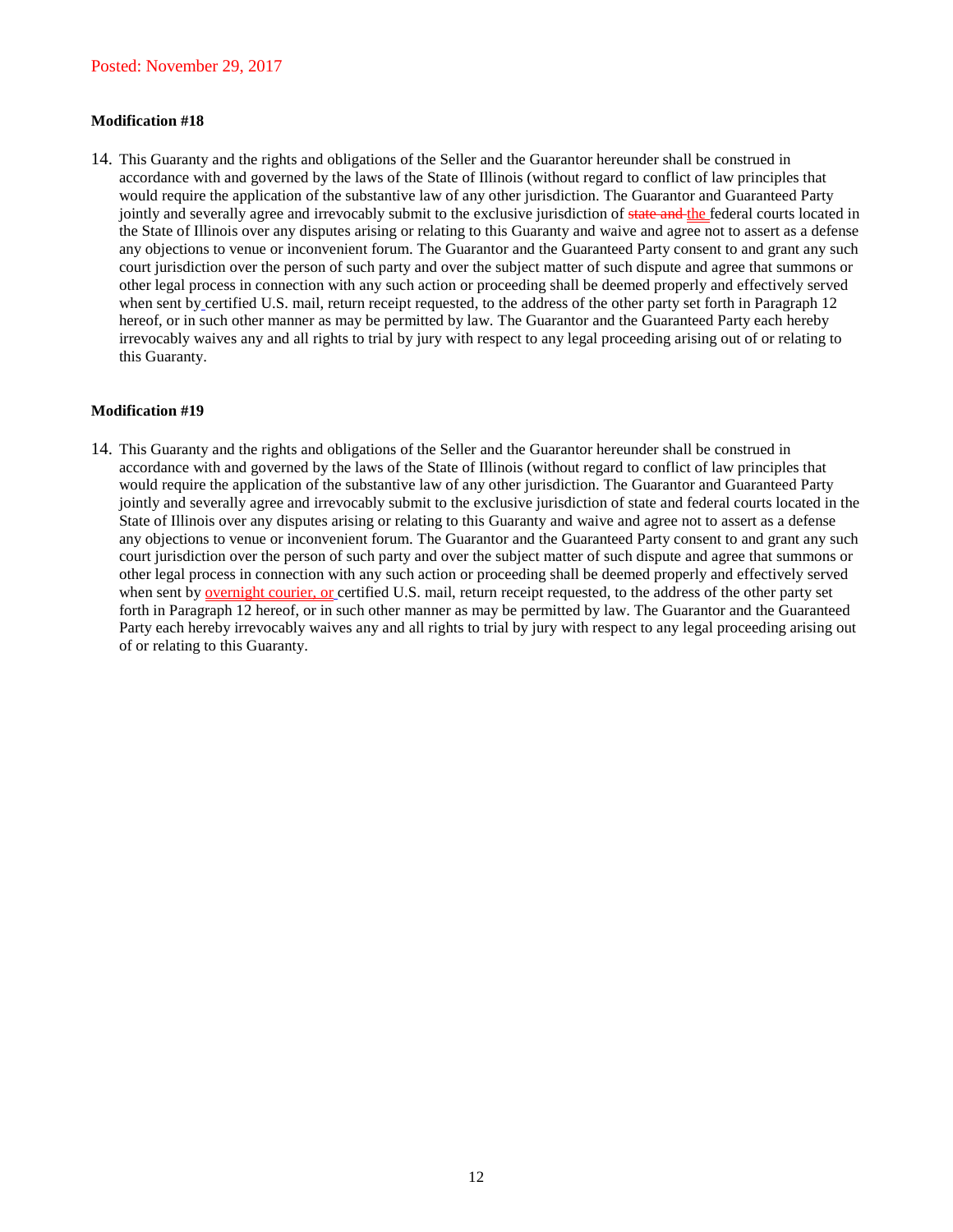#### *Section 17—Original*

17. Notwithstanding anything to the contrary contained herein or in the Agreement, but excepting any express remedy set forth in the Agreement, the Guarantor shall in no event be required to pay or be liable to the Guaranteed Party for any consequential, indirect or punitive damages, opportunity costs or lost profits.

### **Acceptable Modifications:**

## **Modification #20**

17. Notwithstanding anything to the contrary contained herein or in the Agreement, but excepting any express remedy set forth in the Agreement, the Guarantor shall in no event be required to pay or be liable to the Guaranteed Party for any consequential, indirect or punitive damages, opportunity costs or lost profits.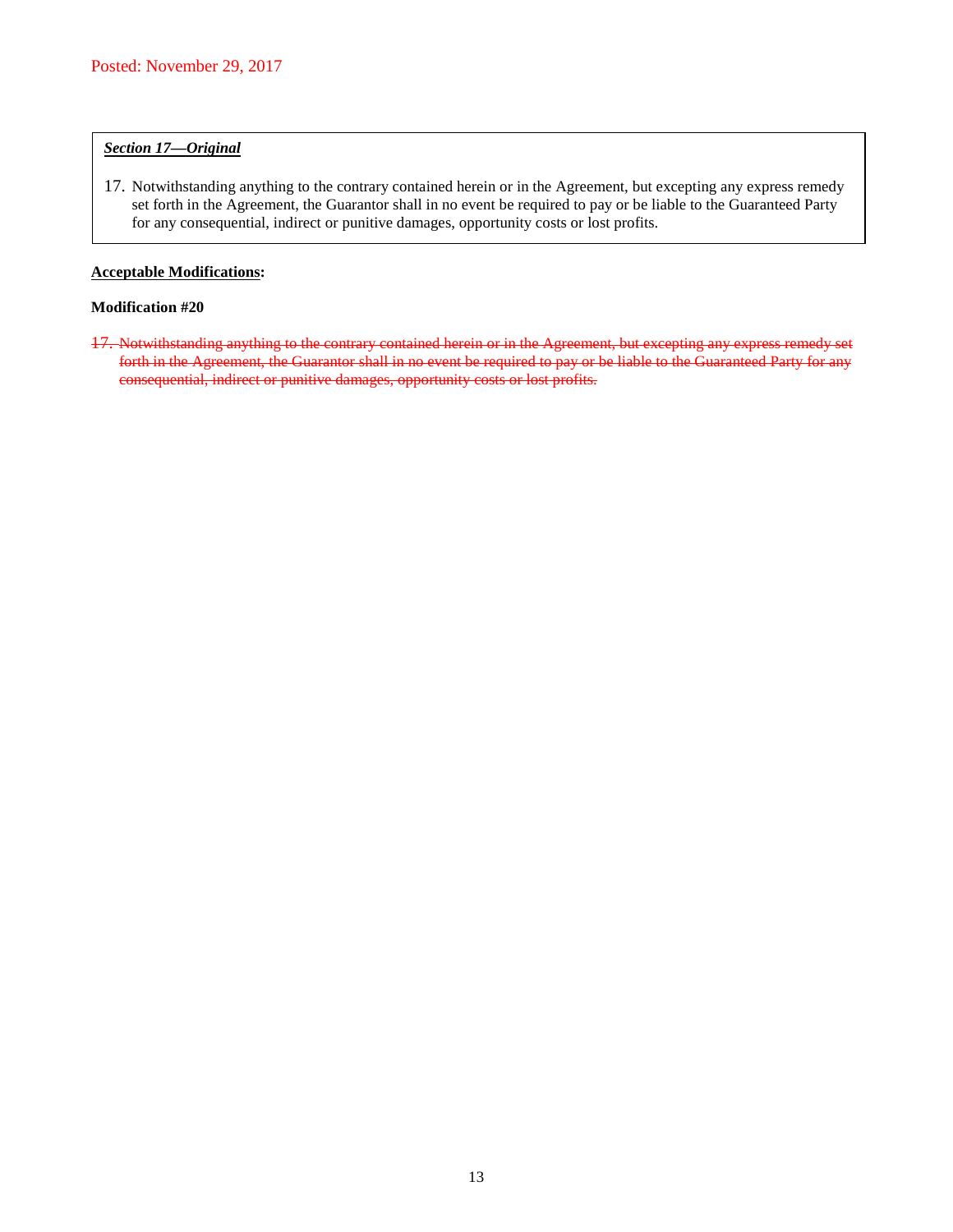## *Section 18—Original*

18. Nothing herein is intended to deny to the Guarantor, and it is expressly agreed that the Guarantor shall have and may assert, any and all of the defenses, set-offs, counterclaims and other rights which Seller is or may be entitled arising from or out of the Agreement or otherwise, except for defenses arising out of the bankruptcy, insolvency, dissolution or liquidation of Seller.

## **Acceptable Modifications:**

## **Modification #21**

18. Nothing herein is intended to deny to the Guarantor, and it is expressly agreed that the Guarantor shall have and may assert, any and all of the defenses, set-offs, counterclaims and other rights which Seller is or may be entitled arising from or out of the Agreement or otherwise, except for defenses arising out of the bankruptcy, insolvency, dissolution or liquidation of Seller.